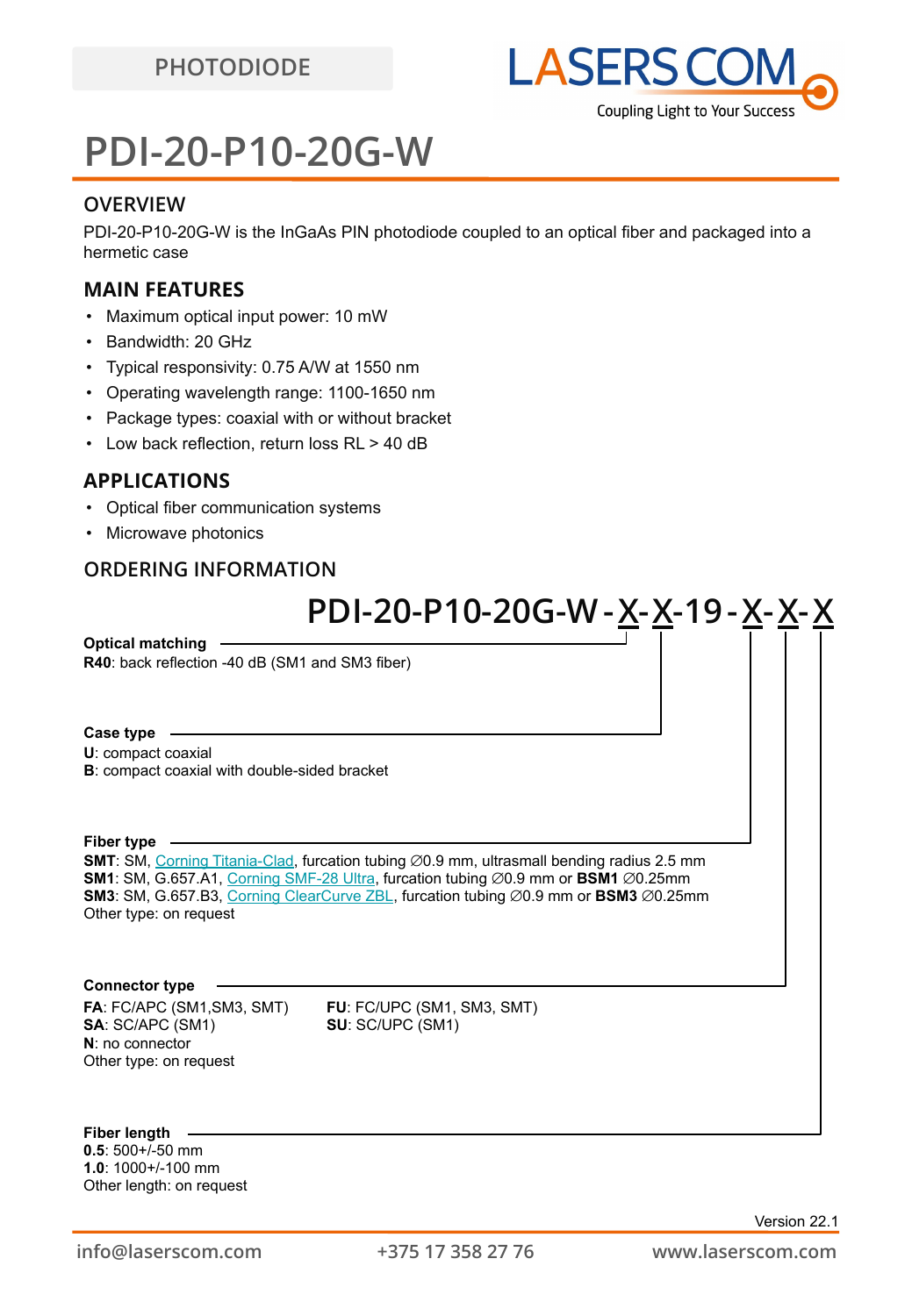# **PDI-20-P10-20G-W**

## **ABSOLUTE MAXIMUM RATINGS**

| Parameter                   | Value    | Unit           | <b>Conditions</b> |                |
|-----------------------------|----------|----------------|-------------------|----------------|
| Maximum optical input power | P<br>max | 10             | mW                |                |
| Reverse voltage             | $V_R$    | 10             | v                 |                |
| Forward current             | ₽⊨       | 15             | mA                |                |
| Operating temperature       | op       | $-40 \div +85$ | °C                |                |
| Storage temperature         | stq      | $-40 \div +85$ | °C                |                |
| Soldering temperature       | sold     | 260            | °C                | Max. 5 seconds |

## **ELECTRICAL-OPTICAL CHARACTERISTICS (T = 25 °C)**

| Parameter            |     |                            | Min  | Typ  | Max  | <b>Unit</b> | Conditions                             |
|----------------------|-----|----------------------------|------|------|------|-------------|----------------------------------------|
| Responsivity         | R40 | R                          | 0.70 | 0.75 |      | A/W         | $\lambda$ = 1550 nm, $V_{\rm R}$ = 5 V |
| Return loss          | R40 | RL                         | 35   | 40   |      | dB          |                                        |
| Operating wavelength |     | λ                          | 1100 |      | 1650 | nm          |                                        |
| Operating voltage    |     | $V_{op}$                   |      | 5    |      |             |                                        |
| Dark current         |     | ۰d                         |      | 25   | 50   | nA          | $V_{\rm p} = 5 V$                      |
| Total capacitance    |     | $C_{\scriptscriptstyle +}$ |      | 0.11 | 0.15 | pF          | $V_p$ = 2.5 V, f = 1 MHz               |
| <b>Bandwidth</b>     |     | <b>BW</b>                  | 20   | 22   |      | <b>GHz</b>  | $Pi = -10$ dBm, $-3$ dB electrical     |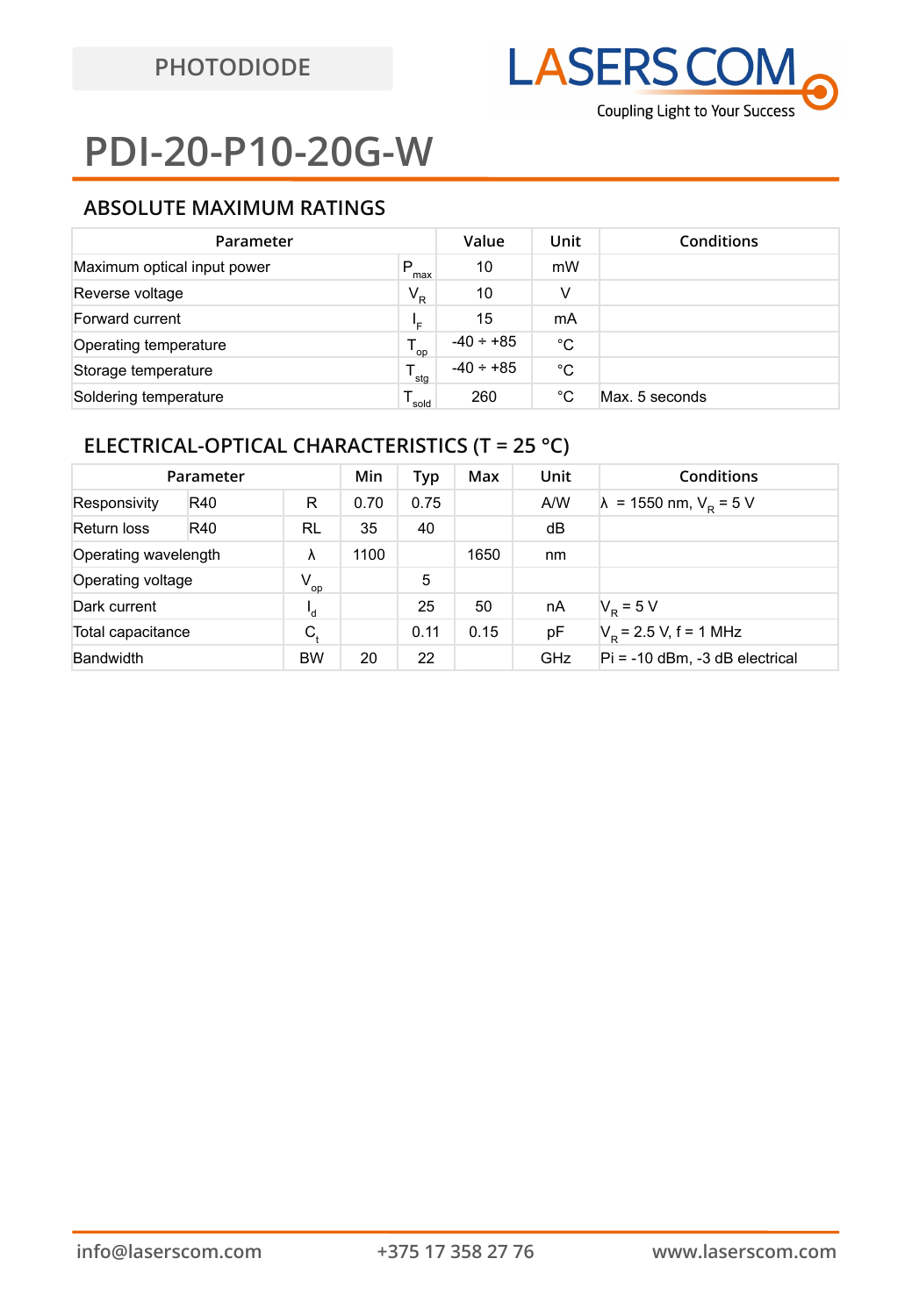**PHOTODIODE**



N-19

**PDI-20-P10-20G-W**